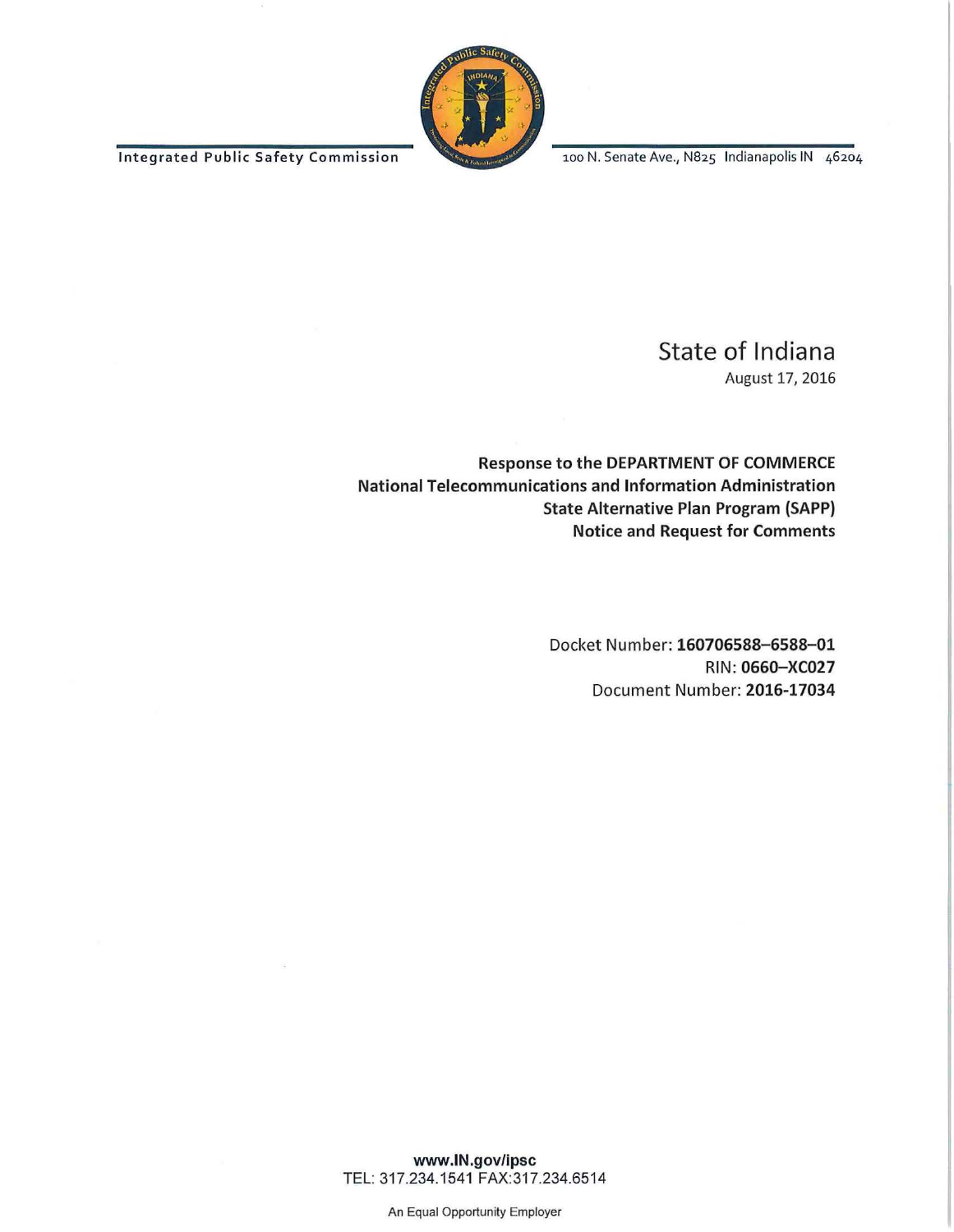



. August 17, 2016

Ms. Carolyn Dunn National Telecommunications and Information Administration U.S. Department of Commerce 1401 Constitution Avenue NW, Room 4078 Washington, DC 20230

Dear Ms. Dunn,

Having constructed a statewide 800 MHz interoperable communications system, Indiana recognizes the importance and necessity of uniform requirements and standards. The state also recognizes that certain onerous requirements, such as the 90-day opt-in/opt-out period and 180-day state RFP, are set by statute and, therefore, are not adjustable.

The State is concerned, however, that the SAPP further limits a state's legal right to opt out, as provisioned in the act. Concerns include:

- Unknown RAN Construction Grant funding levels: It is unclear when NTIA will release funding levels for the grant. Funding level information will be critical to have early- prior to the release of state plans- in order for states to appropriately evaluate opt-in and opt-out decisions. Additionally, states will need to know available funding levels in order to put together the alternative plan for submission to the FCC.
- Timing of 180 days for the state procurement: Due to the changing political landscape, Indiana has moved from a "may change" to "will change" gubernatorial column. Recognizing that the 180 day procurement timeline is set by the Act, this time period does not provide any state with the appropriate time to develop an RFP, put it out to bid, evaluate responses and negotiate a potential contract.
- Timing of release of state plans: While not specifically outlined in the notice, it is our understanding that all states will receive the state plan at the same time, and have the same 90-day window to opt-in or out. If opting out, states will move into a similar 180 day window for the procurement of a state RAN. With all opt-out states on a similar timeline, it is possible the vendor community may not be able to respond to all state RFPs due to workload, limiting the quality and quantity of responses for states.
- Unknown requirements: Prior to the release of the state plans, in order for states to plan and evaluate options, states will need to know all requirements for state operated RANs; this includes, but is not limited to, the following:
	- Surety bond requirements
	- Detailed technical and interoperability requirements